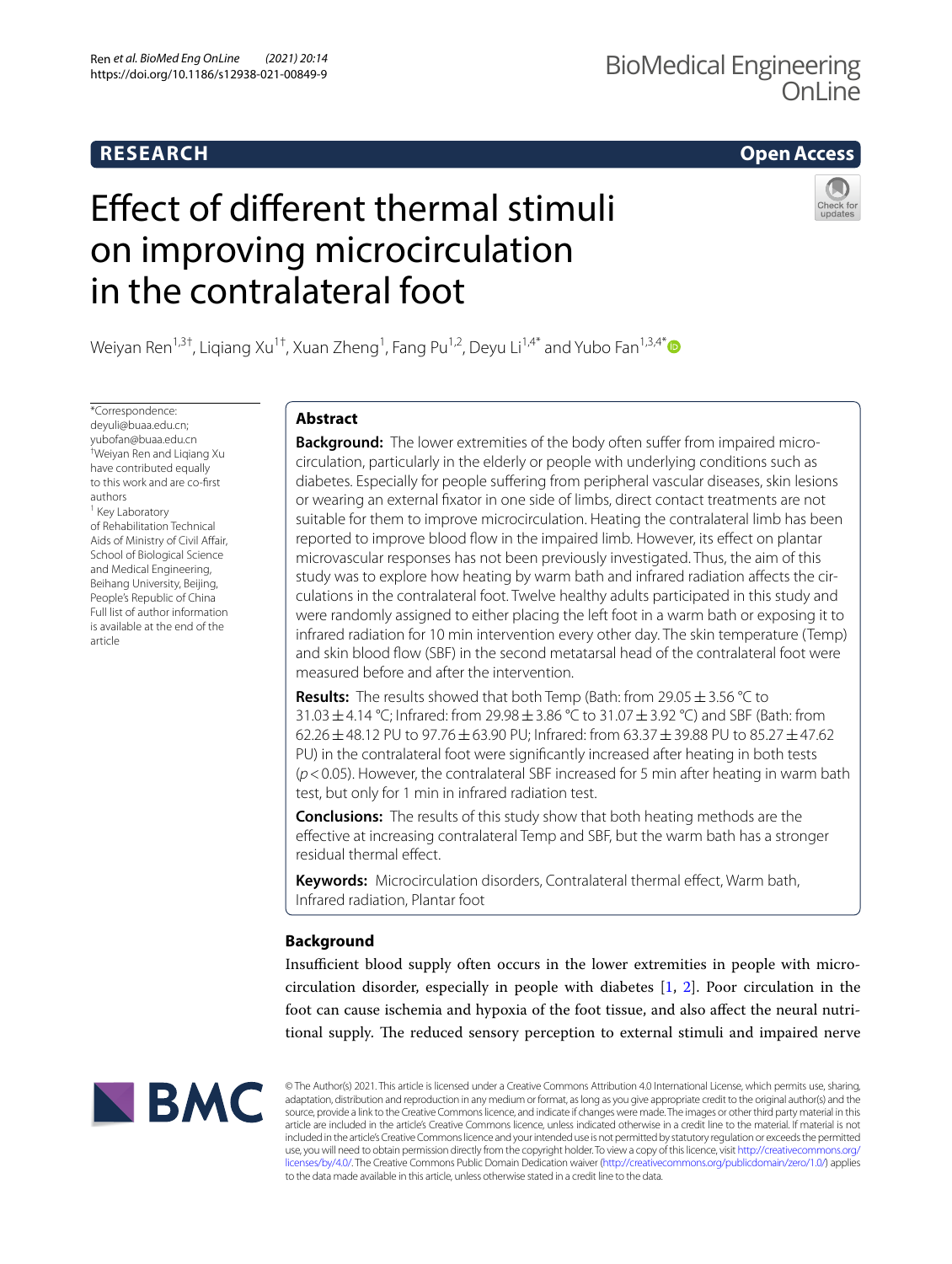regulation of microvasculature will increase the risk of developing foot lesions and ulcers, which directly affects the life quality and health of people  $[3-5]$  $[3-5]$  $[3-5]$ .

Clinical methods to treat dysfunction microcirculation include drugs [[6\]](#page-8-4) and physical agents (e.g., heating  $[7-9]$  $[7-9]$ , mechanical stimulations  $[10, 11]$  $[10, 11]$  $[10, 11]$ , extracorporeal shock wave [[12\]](#page-8-9), electromagnetic feld stimulation [\[13\]](#page-8-10), transcutaneous electrical nerve stimulation [[14\]](#page-8-11), etc.). As a convenient, safe and efective method, heating is often used in clinical treatment and daily life to promote blood circulation, nutritional supply, wound healing and tissue repair [\[15,](#page-8-12) [16](#page-8-13)]. However, for people sufering from peripheral vascular diseases, skin lesions or wearing an external fxator, it is often unsuitable to apply a thermal stimulus directly to the afected area. In such instances, an efective method to improve blood supply insufficiency in the affected limbs is necessary for people with microcirculation disorder.

The study of Kubo et al. pointed out that applying heating treatments or acupuncture to the unafected tendon of contralateral limb can increase the blood volume in the injured tendon in a plaster cast [[17](#page-8-14)]. Astrup et al. found that contralateral heating can increase the subcutaneous blood flow of the unheated forearm and affect metabolism of the unheated hand [\[18\]](#page-8-15). And Gorodkin et al. reported that the vasodilator responses to heating stimulus were similar in the afected and unafected areas of calf in people with complex regional pain syndrome  $[19]$  $[19]$  $[19]$ . These previous studies have demonstrated that applying heating to the contralateral side of the limb can improve the blood circulation in the unheated side of the limb. However, the distribution of the microvascular network in the foot and its regulation mechanism are diferent from other parts of the body  $[20, 21]$  $[20, 21]$  $[20, 21]$  $[20, 21]$ . The influence of heating intervention on the foot tissue still needs to be further explored.

Warm bath is a common and safe method for promoting blood circulation in the routine clinics and home therapy [[22](#page-8-19)], which can transfer heat directly to the skin tissue via water medium, and induce cutaneous vasodilation by stimulating peripheral and core thermoreceptors [\[23](#page-8-20)]. Moreover, infrared radiation is often used as a clinical treatment method to accelerate peripheral circulation because of its convenient and efective features [\[8](#page-8-21), [24](#page-8-22)], which can induce heat-related and non-heat-related biological efects and elicit vasodilatation by transferring energy into heat and causing molecular resonance [[25,](#page-8-23) [26](#page-8-24)]. Kim and Marshall et al. reported that, a warm bath is an efective method to evoke refexive microvascular vasodilation in the contralateral hand and mid-forearm of healthy people [[23,](#page-8-20) [27](#page-8-25)]. The experimental results of the study of Rutkowski et al. showed that infrared radiation could increase the skin temperature in the contralateral dorsal side of hand by heating the other hand in people with rheumatoid arthritis [\[28\]](#page-8-26). However, previous studies tended to focus on the thermal efects in the upper limbs, but for human foot that often sufers from microcirculation disorders, few studies have reported the heating efects on it [\[20](#page-8-17)]. Tus, exploring the efects of warm bath and infrared radiation on improving microcirculation in contralateral foot may be helpful in developing protection methods for people with foot microcirculation disorders.

This study used either a water bath or infrared radiation to heat one foot of each subject and recorded the cutaneous temperature and blood flow responses in the contralateral foot. The aim was to compare and understand the differences in contralateral thermal efects of the two heating methods. We hypothesize that compared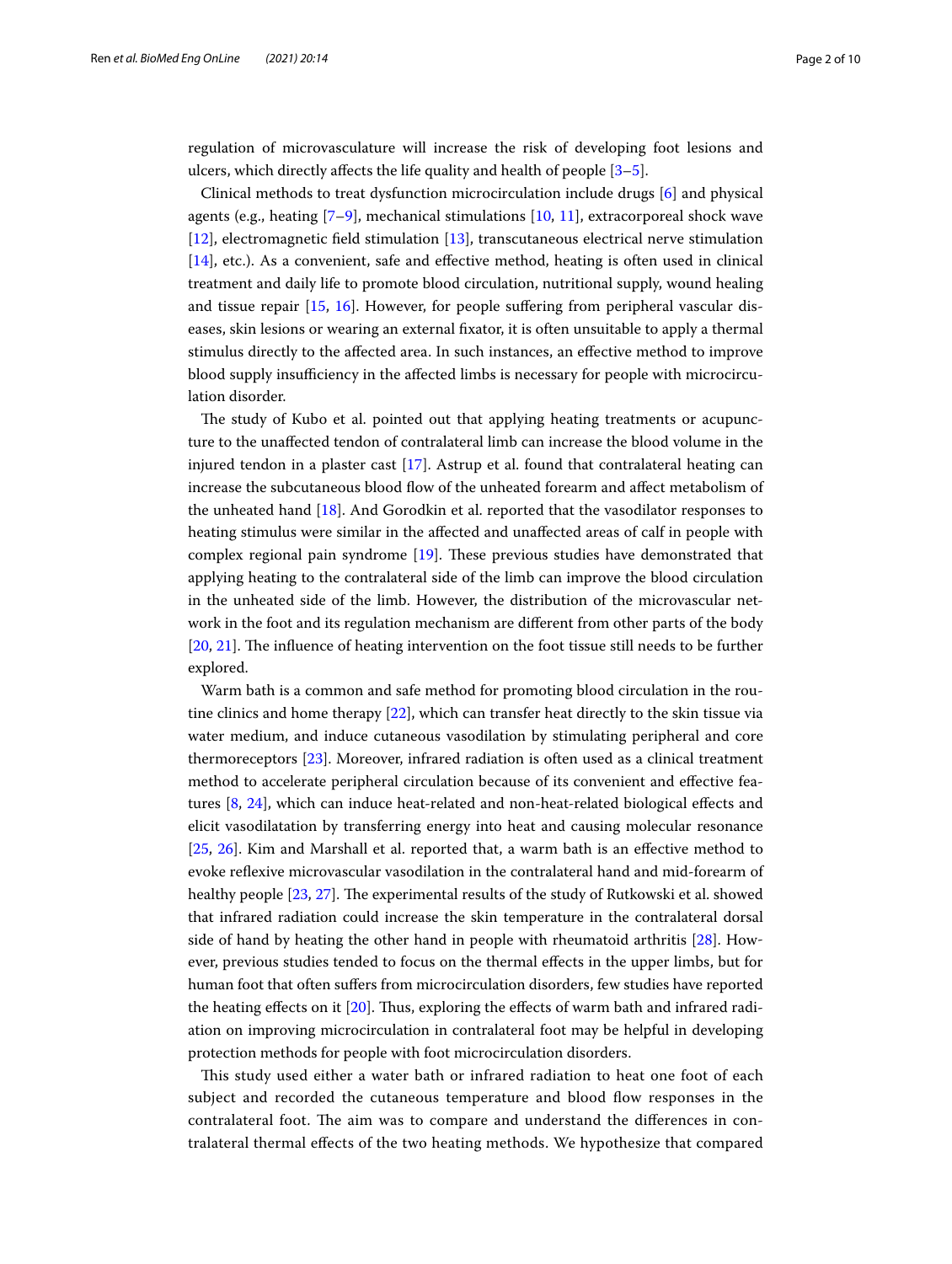to infrared radiation, warm bath may induce a greater contralateral microvascular response for its prolonged efects on the regulation of peripheral and core thermoreceptors.

## **Results**

The results of normality analysis shows that, the Temp and SBF data in two tests did not satisfy the normal distribution, thus a Wilcoxon matched-pair signed-rank test was used to test the diference for Temp and SBF response between pre- and post-intervention.

The Temp and SBF of M2 in the subjects' right feet before and immediately after thermal stimuli are shown in Fig. [1](#page-2-0). In the warm bath test, there was a signifcant increase in mean instant Temp from the Baseline (29.05 $\pm$ 3.56 °C) to post-intervention  $(31.03 \pm 4.14 \degree C)$ , and the mean instant SBF increased significantly from  $62.26 \pm 48.12$  PU to  $97.76 \pm 63.90$  PU. Similarly in the infrared radiation test, the mean instant Temp increased signifcantly from a Baseline temperature of 29.98 $\pm$ 3.86 °C to a post-intervention temperature of 31.07 $\pm$ 3.92 °C, and the mean instant SBF increased significantly from  $63.37 \pm 39.88$  to  $85.27 \pm 47.62$  PU. Moreover, the results of power analyses of the instant skin temperature and skin blood fow responses showed that, 100% power was achieved based on the selected sample size to detect the contralateral thermal efects induced by the two heating methods with a signifcance level of 0.05. Tese results indicate that both a warm bath and infrared radiation can increase the cutaneous temperature and blood fow in the contralateral foot.

Figure [2](#page-3-0) shows the mean Temp and SBF of M2 in the subjects' right feet during the Baseline stage and for the duration of the Recovery stage. It can be seen that for both tests the Temp was signifcantly higher during the Recovery stage than in the Baseline stage. However, while the SBF increased signifcantly for the initial 5 min of the Recovery stage in the warm bath test, there was only a signifcant increase for the first 1 min of the infrared radiation test. These results indicate that both two heating methods have a thermal efect on the contralateral foot, but the warm bath has a stronger residual efect. Comparison results for the cutaneous temperature and blood flow of Recovery stage to Baseline stage in two tests are shown in Table [1.](#page-3-1)

<span id="page-2-0"></span>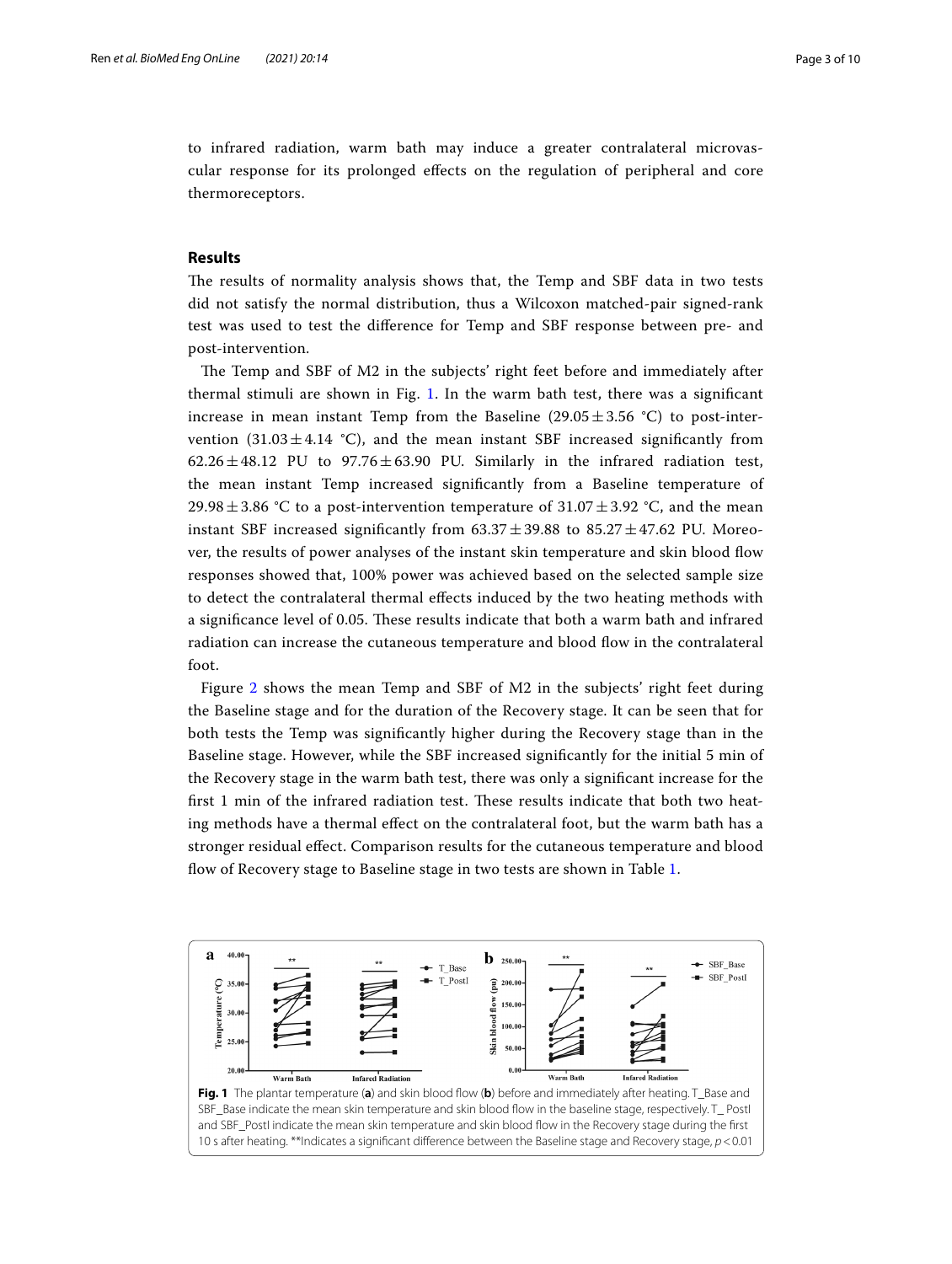

<span id="page-3-1"></span><span id="page-3-0"></span>

|                                | Table 1 Comparison results for cutaneous temperature and blood flow of Recovery stage |  |  |
|--------------------------------|---------------------------------------------------------------------------------------|--|--|
| to Baseline stage in two tests |                                                                                       |  |  |

|                         | Warm bath |                                                         | Infrared radiation |       |                                                                     |                    |
|-------------------------|-----------|---------------------------------------------------------|--------------------|-------|---------------------------------------------------------------------|--------------------|
|                         |           | p value 95% confidence<br>interval<br>of the difference |                    |       | Effect size p value 95% confidence<br>interval<br>of the difference | <b>Effect size</b> |
| Recovery stage          |           |                                                         |                    |       |                                                                     |                    |
| Temperature             |           |                                                         |                    |       |                                                                     |                    |
| $Instant(0-10 s) 0.002$ |           | $-3.27 - 0.69$                                          | 0.87               | 0.004 | $-1.99 - 0.19$                                                      | 0.69               |
| $1$ min                 | 0.002     | $-3.29 - 0.58$                                          | 0.81               | 0.010 | $-1.9 - -0.14$                                                      | 0.66               |
| $2$ min                 | 0.002     | $-3.26 \sim -0.53$                                      | 0.78               | 0.004 | $-1.92 - 0.19$                                                      | 0.69               |
| 3 min                   | 0.002     | $-3.2 \sim -0.45$                                       | 0.75               | 0.004 | $-1.98 - 0.13$                                                      | 0.65               |
| 4 min                   | 0.002     | $-3.2 \sim -0.5$                                        | 0.78               | 0.005 | $-1.9 - -0.09$                                                      | 0.62               |
| 5 min                   | 0.002     | $-3.13 \sim -0.46$                                      | 0.76               | 0.004 | $-1.86 \sim -0.03$                                                  | 0.58               |
| 6 min                   | 0.002     | $-3.07 - 0.42$                                          | 0.74               | 0.004 | $-1.93 \sim -0.11$                                                  | 0.64               |
| 7 min                   | 0.002     | $-3.08 - 0.39$                                          | 0.73               | 0.005 | $-1.99 - 0.07$                                                      | 0.61               |
| 8 min                   | 0.003     | $-3.11 \sim -0.45$                                      | 0.76               | 0.008 | $-2 \sim -0.03$                                                     | 0.58               |
| 9 min                   | 0.003     | $-3.09 - 0.39$                                          | 0.73               | 0.013 | $-1.95 - 0.03$                                                      | 0.58               |
| $10 \text{ min}$        | 0.003     | $-3.19 - -0.51$                                         | 0.78               | 0.015 | $-2.06 - 0.02$                                                      | 0.55               |
| Skin blood flow         |           |                                                         |                    |       |                                                                     |                    |
| $Instant(0-10 s) 0.003$ |           | $-56.75 \sim -13.93$                                    | 0.93               | 0.010 | $-37.03 - 6.77$                                                     | 0.82               |
| 1 min                   | 0.008     | $-52.21 \sim -6.88$                                     | 0.74               | 0.023 | $-36.46 \sim -5.22$                                                 | 0.75               |
| 2 min                   | 0.008     | $-47.66 \sim -3.25$                                     | 0.65               | 0.050 | $-31.22 \sim -2.41$                                                 | 0.66               |
| 3 min                   | 0.002     | $-49.12 \sim -5.04$                                     | 0.70               | 0.060 | $-31.56 \sim 1.7$                                                   | 0.51               |
| 4 min                   | 0.028     | $-42.62 \sim -0.12$                                     | 0.57               | 0.006 | $-38.8 \sim -5.38$                                                  | 0.82               |
| 5 min                   | 0.005     | $-39.27 - 4.68$                                         | 0.72               | 0.060 | $-31.9 - 0.68$                                                      | 0.54               |
| 6 min                   | 0.099     | $-36.06 \sim 2.98$                                      | 0.48               | 0.084 | $-30.79 - 0.35$                                                     | 0.55               |
| 7 min                   | 0.182     | $-31.92 \approx 2.17$                                   | 0.49               | 0.117 | $-29.43 \sim 4.26$                                                  | 0.42               |
| 8 min                   | 0.272     | $-30.75 \approx 2.68$                                   | 0.48               | 0.433 | $-28.76 - 6.84$                                                     | 0.35               |
| 9 min                   | 0.433     | $-28.8 - 4.48$                                          | 0.41               | 0.754 | $-29.85 - 8.11$                                                     | 0.32               |
| $10 \text{ min}$        | 0.480     | $-24.73 - 6.91$                                         | 0.32               | 0.937 | $-31.04 \sim 9.03$                                                  | 0.31               |

## **Discussion**

This study heated the left feet of subjects using two different thermal stimuli in order to investigate their efects on cutaneous temperature and blood fow responses in the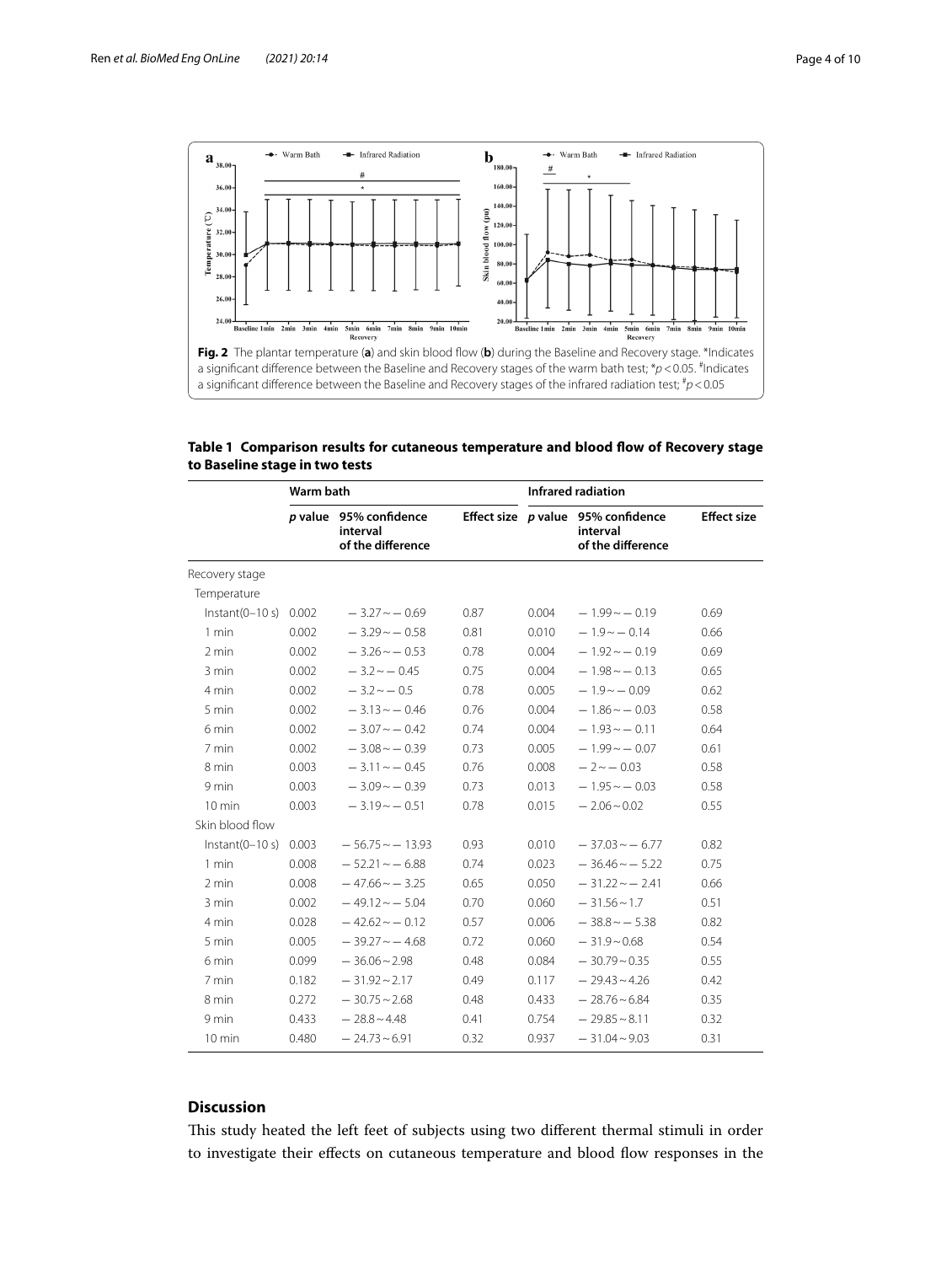contralateral plantar foot. The results showed that both the warm bath and infrared radiation increase the cutaneous temperature and blood fow in the contralateral foot, and the warm bath has a stronger residual thermal efect.

Studies have shown that physiological thermoregulation is mainly controlled by the preoptic/anterior hypothalamus (POAH), which regulates vasodilation and vasoconstriction of blood vessels by the internal and/or skin temperature [[29\]](#page-9-0). When applying a thermal stimulus to one side of the foot, the skin thermoreceptors in the heated area will signal the POAH and activate temperature-sensitive neurons. In the eferent pathway, the projections from the rostral ventrolateral medulla and hypothalamus to the intermediolateral column of the spinal cord are predominantly ipsilateral, but also produce contralateral signals. Tus, the contralateral thermoregulatory efectors will also receive signals to induce skin vasodilation [[30\]](#page-9-1). Cranson et al. reported that the temperature of arterial blood flow increased by 0.5  $\degree$ C within 4 min when the forearm was placed in water at 40 °C [[31](#page-9-2)]. The increased temperature of arterial blood flow would activate the central thermal receptors, consequently inducing vasodilation of bilateral skin vessels and increasing peripheral blood fow and cardiac output [[32](#page-9-3), [33\]](#page-9-4). Tus, a thermal stimulus applied to one side of the foot can induce contralateral responses in skin temperature and blood flow by the innervation of peripheral and central thermal receptors.

The plot in Fig. [2](#page-3-0) shows that the residual effects of the two thermal stimuli on contralateral skin blood flow are different. The skin blood flow of M2 in the contralateral foot was signifcantly higher than the basal blood fow for 5 min after removal from the warm bath, while the skin temperature was only signifcantly higher for the frst 1 min after removing the infrared radiation heat. This indicates that heating the foot with a warm bath leaves a stronger residual contralateral efect than infrared radiation, which may be due to the diferent contralateral regulatory mechanisms between the two thermal stimuli.

Marshall et al. reported that if one hand was heated by a warm bath for 2 min, blood fow in the contralateral hand would increase, and there would be a further increase in blood flow and cardiac output after 5 min of heating  $[23]$  $[23]$ . The elevated cardiac output during thermal stimulation is primarily caused by the increase in internal temperature [[34\]](#page-9-5). This suggests that the reflexive vasodilation of skin vessels in the contralateral limb during heating is not only mediated by skin thermoreceptors in the heated limb, but also by the central thermoreceptor activated by the increased temperature of arterial blood fow. When the source of heat is removed, although the stimulus to the skin thermoreceptors ceases and aferent signals to the POAH are greatly reduced, the internal temperature of arterial blood would not drop immediately, which would take longer for the blood perfusion and blood temperature to recover to baseline values because the heat needs to be dissipated though vessel vasodilation. Thus, in this study, heating in a warm bath for 10 min may stimulate both the peripheral and central thermoreceptors by increasing the temperature of skin and arterial blood fow, resulting in a longer recovery time and a stronger residual effect on subjects' contralateral feet.

When soft tissue is heated by infrared radiation, heat will be generated by resonance and friction between molecules because the vibration frequency of partial far infrared rays is close to that of intracellular molecules in soft tissue, which causes an increase in skin temperature and accelerates blood circulation  $[8, 35]$  $[8, 35]$  $[8, 35]$  $[8, 35]$ . The thermal effect in the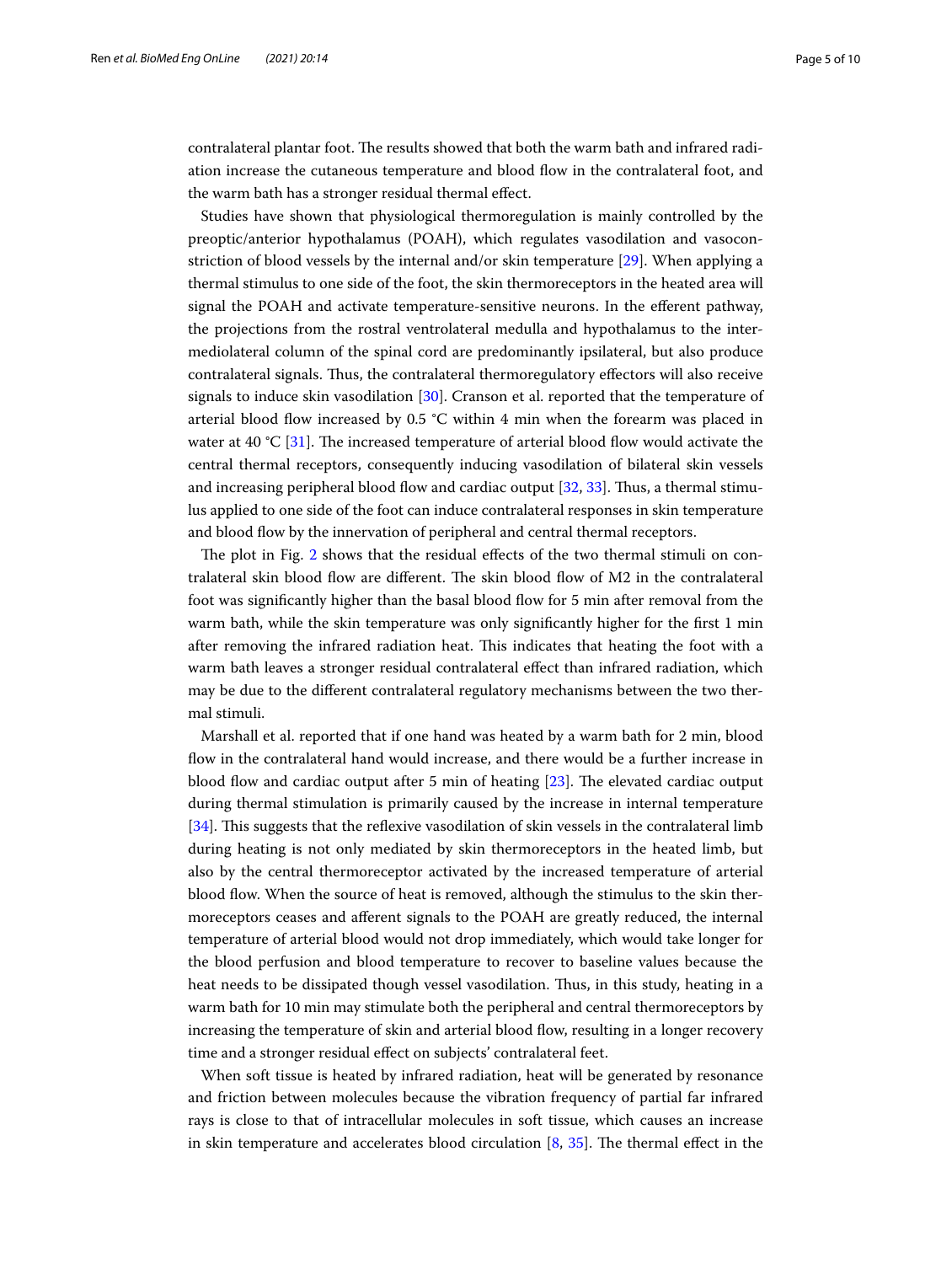heated side of limbs will be regulated by the thermoregulation of central nervous systems, making the temperatures in the contralateral side and the irradiated side close [[36\]](#page-9-7). Another theory is that, the infrared radiation can induce the release of cytokines and growth factors in the circulation, contributing to the vasodilation of ipsilateral and contralateral vessels [\[28,](#page-8-26) [37](#page-9-8)]. However, the far infrared rays can only be transmitted into subcutaneous tissue in a depth of  $2-3$  mm  $[38]$  $[38]$ , and may have a relatively slight effect than warm bath, which can induce vessels vasodilation regulated by both peripheral and central thermoreceptors [\[23](#page-8-20), [34](#page-9-5)].

Another reason for the diferent residual efects may be the conducting medium. Water is a good conductor and can transfer heat to the whole foot. When heating with infrared radiation, the stagnant air may attenuate heat from radiator to plantar foot [[39\]](#page-9-10). To mitigate the diference in the heat transferred to the foot, the temperature of the measurement areas under infrared light was ensured to be 40 °C by controlling the device.

The second metatarsal head  $(M2)$  typically experiences high plantar pressure when walking and, as such, is a common site for foot ulcers in diabetics with impaired microcirculation  $[40]$  $[40]$ . Thus, this study chose M2 to investigate the thermal effects of two heating methods. Moreover, since 10 min of thermal stimulation can transmit heat stress into skin tissue to a depth of 1 cm  $[15, 41]$  $[15, 41]$  $[15, 41]$  $[15, 41]$ , and a thermal stimulus with a temperature below 40 °C is generally safe [\[38](#page-9-9)], this study used these parameters to achieve a thermal efect and avoid skin burns.

In conclusion, this study found that both the warm bath and infrared radiation are efective at increasing the temperature and skin blood fow in the contralateral foot, but there are diferences in the residual efects. Heating with infrared radiation has been used to treat microvascular dysfunction, sports injuries, etc. [\[25,](#page-8-23) [42\]](#page-9-13), which is generally more convenient to use, and is more suitable for detecting nerve and vascular function because of the instantaneous change in temperature and blood fow in the contralateral limb. The warm bath is widely used in the clinical and home therapy  $[22]$  $[22]$ , and has a longer lasting thermal efect, and may be more suitable for use by people who sufer from skin lesions or wear an external fxator, and cannot accept the heat source being focused on one side of the limb.

This study has some limitations that should be noted. The temperature of both warm bath and infrared radiation was set at 40 °C, but the power produced by the two sources has not been controlled, which needs to be further verifed in future research. Moreover, this study only considered heating the feet of healthy subjects. Future studies may consider other limbs like dominant side or enrolling subjects with impaired microcirculation. In addition, although the fuctuation range of SBF data is consistent with the results of other studies [\[43,](#page-9-14) [44](#page-9-15)], the standard deviation of SBF results is slightly large due to the individual diferences. In further studies, the characteristics of basal SBF should be considered when screening subjects.

## **Conclusions**

This study explored how heating the left foot with a warm bath and infrared radiation affected the skin temperature and blood flow in the contralateral foot. The results showed that both heating methods can efectively increase the cutaneous temperature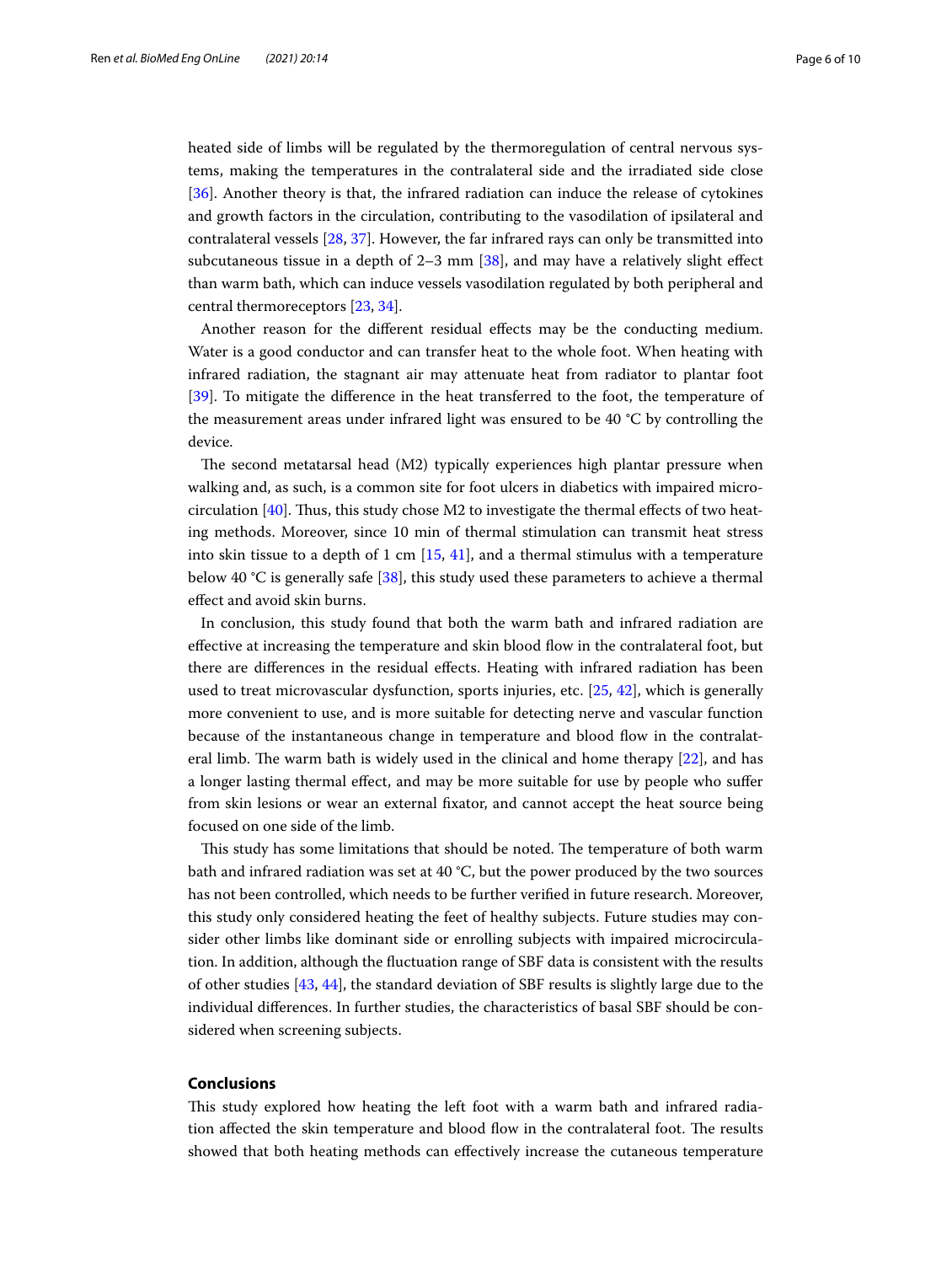and blood fow in the contralateral foot, but the warm bath produced a longer duration of cutaneous vasodilation.

## **Methods**

## **Study design**

Tis study is a repeated measures observation study designed to analyze the efects of water bath and infrared radiation interventions on cutaneous temperature and blood flow responses in the contralateral foot.

## **Participants**

Seven males and five females  $(23.50 \pm 0.52 \text{ years}, 20.70 \pm 2.11 \text{ kg/m}^2)$  were recruited in this study. The inclusion criteria were:  $(1)$  aged from 20 to 25 years old with the body mass index from 18.5 to 23.9  $\text{kg/m}^2$ ; (2) had no symptoms such as redness, callus, infammation, or wounds on the skin of the feet or legs, and (3) had no diseases such as hypertension, peripheral neuropathy, vascular disease, heart disease, systematic infammation, malignant tumor, etc. According to the estimation of sample size based on the microcirculation results of contralateral unheated limb in previous study [\[28](#page-8-26)], the sample size in this study is adequate for statistical analysis. This study was conducted in accordance with clinical protocols approved by the institutional review board of Afliated Hospital of National Research Center for Rehabilitation Technical Aids and in accordance with the Declaration of Helsinki. All subjects gave informed written consent prior to participation.

## **Procedures**

Before the test, all subjects were asked to maintain a sitting position with legs straight and bare feet for 30 min in a room at a temperature of  $25 \pm 2$  °C, in order to acclimate to the experimental environment and keep a stable state [\[11](#page-8-8)]. Considering the second metatarsal head (M2) is the area with high-risk of foot tissue ischemia  $[40]$  $[40]$ , it was selected as the region of interest for measuring microcirculation parameters. To set a baseline, the skin temperature (Temp) and skin blood fow (SBF) of M2 in each subject right foot were measured for 5 min (Baseline stage). The left foot was then heated for 10 min using either a warm bath or infrared radiation randomly (Intervention stage) [[15,](#page-8-12) [41](#page-9-12)]. After heating, the Temp and SBF of M2 in the right foot were measured again for 10 min (Recovery stage). Temp was measured using a thermal infrared imager (TiS45, Fluke, United States), and SBF was measured by a laser speckle contrast imaging fowmeter (PeriCam PSI System, Perimed, Sweden). All subjects were arranged to accept warm bath and infrared radiation interventions, and the heating method (bath or infrared) was randomly applied to each subject at the same time in 2 days.

An adjustable foot tub (DZ 8861, Dongzhi, China) was used to provide warm bath for the foot. The water temperature of the warm bath was controlled at  $40 \pm 1$  °C, and the water level reached the medial malleolus of the foot [[31](#page-9-2)]. Two adjustable infrared lamps (E27 100W, Philips, Poland) were used to provide infrared radiation for the plantar foot and dorsum foot, respectively. The radiator was placed 20 cm away from subjects' feet, and the temperature emanating on the skin of feet was also controlled at a safe threshold of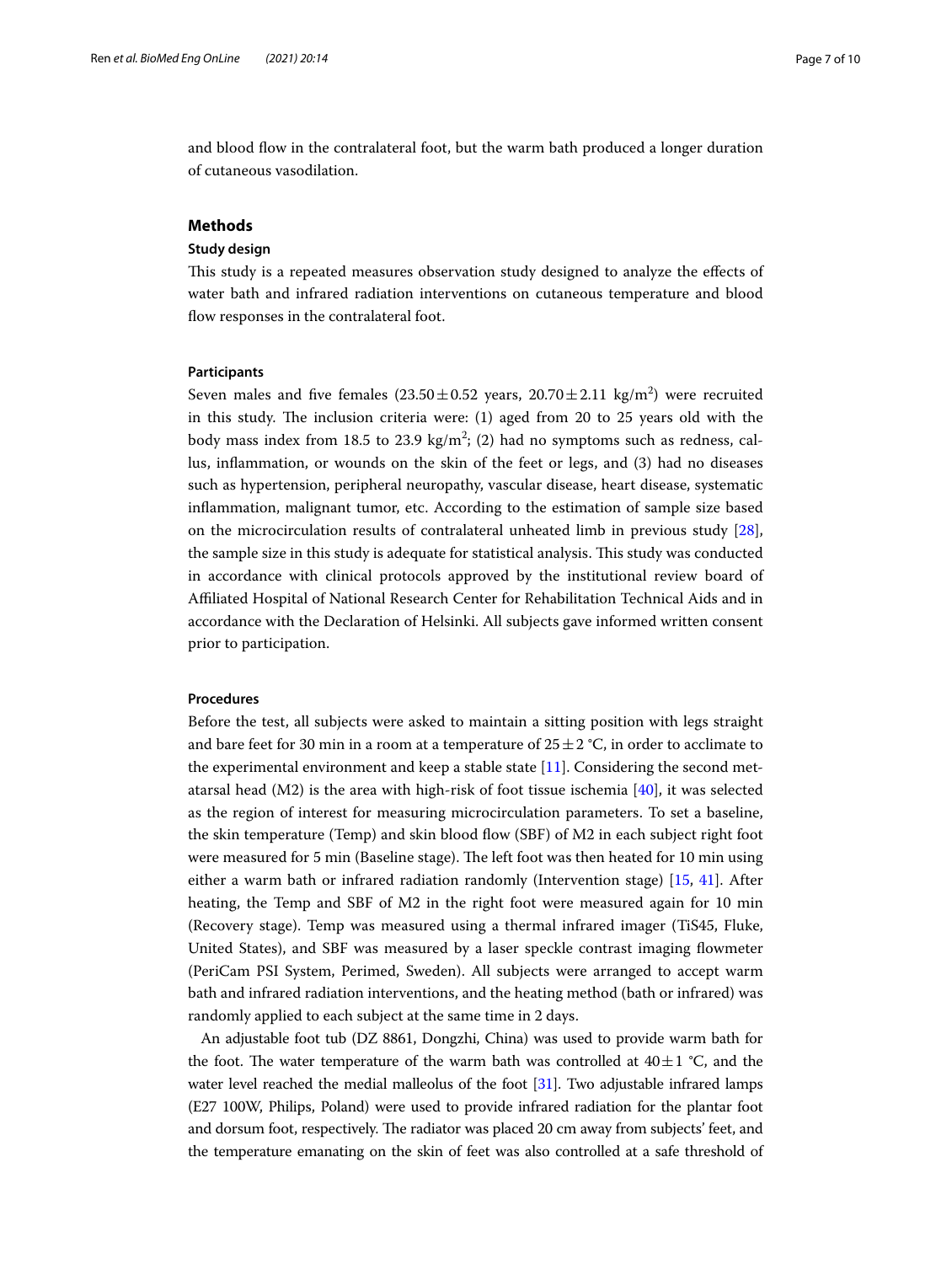$40 \pm 1$  °C [[38](#page-9-9)], which was achieved by adjusting the button of radiator, and being measured and calibrated by a temperature sensor (TH20R, Miaoxin, China) before tests.

## **Data and statistical analysis**

The Temp and SBF were recorded during the Baseline stage and averaged to give a mean basal value (T\_base, SBF\_base). For the Recovery stage, the instantaneous values of Temp and SBF in the frst 10 s were averaged to give mean values immediately after heating (T\_ postI, SBF\_postI). For the remaining 10 min of the Recovery stage, the mean values of Temp and SBF were calculated for every minute  $(T\_post_{1-10 \text{ min}}, SBF\_post_{1-10 \text{ min}}).$ 

A Shapiro–Wilk test was used to test the normality of the variables. If the variables were normally distributed, a paired t-test was used to test the diference in Temp and SBF responses between pre- and post-intervention. If the variables were not normally distributed, a Wilcoxon matched-pair signed-rank test was used. A statistical signifcance level of 0.05 was used. All statistical analyses were performed in SPSS (Version 22.0, IBM, Armonk, NY, USA).

#### **Abbreviations**

Temp: Temperature; SBF: Skin blood fow; M2: The second metatarsal head; POAH: Preoptic/anterior hypothalamus; T\_ base: The mean value of temperature during the Baseline stage; SBF\_base: The mean value of skin blood fow during the Baseline stage; T\_postl: The mean values of instantaneous temperature in the first 10 s of the Recovery stage; SBF\_postl: The mean values of instantaneous skin blood flow in the first 10 s of the Recovery stage; T\_ post1-10min: The mean values of temperature in each minute during the 10 min of the Recovery stage; SBF\_post1-10 min: The mean values of skin blood flow in each minute during the 10 min of the Recovery stage.

#### **Acknowledgements**

The authors thank all subjects who participated in this study.

#### **Authors' contributions**

FP, DL and YF conceived and designed research. WR, LX and XZ conducted experiments, completed data collection and analysis. WR and XZ wrote the manuscript. All authors read and approved the manuscript. All authors read and approved the fnal manuscript.

#### **Funding**

This work was supported by the National Natural Science Foundation of China [Grant Number 11672027 and 11902089].

#### **Availability of data and materials**

All data generated or analyzed during this study are included in this published article.

#### **Ethics approval and consent to participate**

This study was conducted in accordance with clinical protocols approved by the institutional review board of Afliated Hospital of National Research Center for Rehabilitation Technical Aids (NO. 20190102). All subjects were briefed on study aims and methods and gave informed written consent prior to participation.

#### **Consent for publication**

Not applicable.

#### **Competing interests**

The authors declare that they have no competing interests.

#### **Author details**

<sup>1</sup> Key Laboratory of Rehabilitation Technical Aids of Ministry of Civil Affair, School of Biological Science and Medical Engineering, Beihang University, Beijing, People's Republic of China. <sup>2</sup> State Key Laboratory of Virtual Reality Technology and Systems, Beihang University, Beijing, People's Republic of China. 3 Beijing Key Laboratory of Rehabilitation Technical Aids for Old-Age Disability, Key Laboratory of Human Motion Analysis and Rehabilitation Technology of the Ministry of Civil Afairs, National Research Center for Rehabilitation Technical Aids, Beijing, People's Republic of China. 4 School of Biological Science and Medical Engineering, Beihang University, No.37 Xueyuan Road, Haidian District, Beijing 100191, People's Republic of China.

Received: 19 August 2020 Accepted: 15 January 2021Published online: 02 February 2021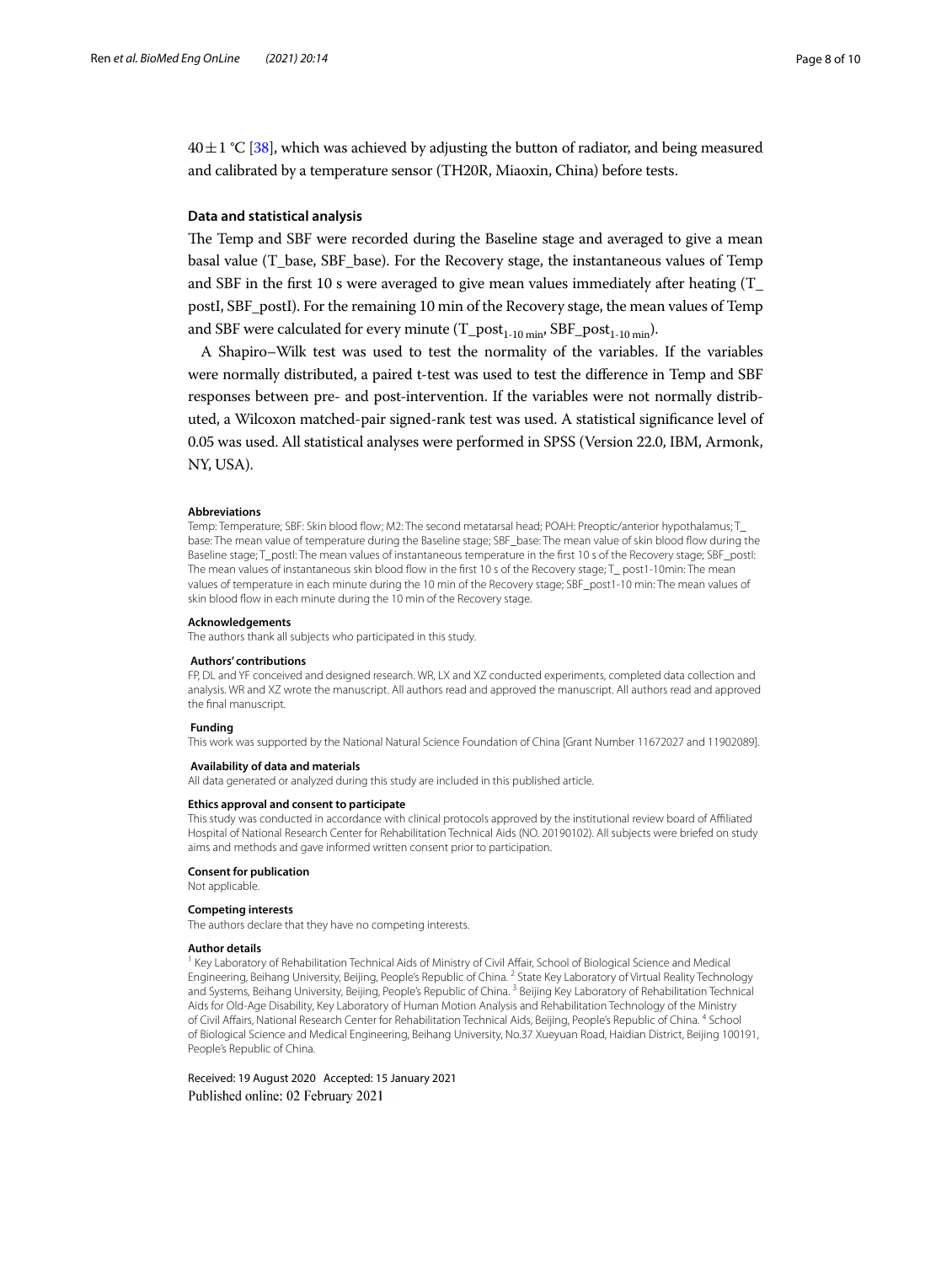#### **References**

- <span id="page-8-0"></span>1. Jan YK, Shen S, Foreman RD, Ennis WJ. Skin blood fow response to locally applied mechanical and thermal stresses in the diabetic foot. Microvasc Res. 2013;89:40–6.<https://doi.org/10.1016/j.mvr.2013.05.004>.
- <span id="page-8-1"></span>Ren W, Pu F, Luan H, Duan Y, Su H, Fan Y, Jan Y-K. Effects of local vibration with different intermittent durations on skin blood flow responses in diabetic people. Front Bioeng Biotechnol. 2019;7:310.
- <span id="page-8-2"></span>3. Veves A, Akbari CM, Primavera J, Donaghue VM, Zacharoulis D, Chrzan JS, Freeman R, et al. Endothelial dysfunction and the expression of endothelial nitric oxide synthetase in diabetic neuropathy, vascular disease, and foot ulceration. Diabetes. 1998;473:457–63. <https://doi.org/10.2337/diabetes.47.3.457>.
- 4. Wang R. A new work mechanism on neuronal activity. Int J Neural Syst. 2015;2503:1450037. [https://doi.org/10.1142/](https://doi.org/10.1142/S0129065714500373) [S0129065714500373.](https://doi.org/10.1142/S0129065714500373)
- <span id="page-8-3"></span>5. Gonçalves NP, Vægter CB, Andersen H, Stergaard L, Calcutt NA, Jensen TS. Schwann cell interactions with axons and microvessels in diabetic neuropathy. Nat Rev Neurol. 2017;133:135–47.<https://doi.org/10.1038/nrneurol.2016.201>.
- <span id="page-8-4"></span>Haak E, Abletshauser C, Weber S, Goedicke C, Martin N, Hermanns N, Haak T, et al. Fluvastatin therapy improves microcirculation in patients with hyperlipidaemia. Atherosclerosis. 2001;1552:395–401. [https://doi.org/10.1016/](https://doi.org/10.1016/s0021-9150(00)00567-0) [s0021-9150\(00\)00567-0](https://doi.org/10.1016/s0021-9150(00)00567-0).
- <span id="page-8-5"></span>7. Rogatkin DA, Makarov DS, Bychenkov OA, Shcherbakov MI. Thermal-vision monitoring of processes of heating and microcirculation of blood accompanying low-intensity laser therapeutic procedures. J Opt Technol. 2011;7810:666– 71. [https://doi.org/10.1364/jot.78.000666.](https://doi.org/10.1364/jot.78.000666)
- <span id="page-8-21"></span>8. Vatansever F, Hamblin MR. Far infrared radiation (FIR): its biological efects and medical applications. Photonics Lasers Med. 2012;14:255–66. <https://doi.org/10.1515/plm-2012-0034>.
- <span id="page-8-6"></span>9. Petrofsky J, Lohman E 3rd, Lee S, de la Cuesta Z, Labial L, Iouciulescu R, Al Malty A, et al. Efects of contrast baths on skin blood fow on the dorsal and plantar foot in people with type 2 diabetes and age-matched controls. Physiother Theory Pract. 2007;234:189–97.<https://doi.org/10.1080/09593980701209295>.
- <span id="page-8-7"></span>10. Rosales-Velderrain A, Padilla M, Choe CH, Hargens AR. Increased microvascular fow and foot sensation with mild continuous external compression. Physiol Rep. 2013;17:e00157–e00157. <https://doi.org/10.1002/phy2.157>.
- <span id="page-8-8"></span>11. Ren W, Pu F, Luan H, Duan Y, Su H, Fan Y, and Jan Y-k. Efects of Local Vibration With Diferent Intermittent Durations on Skin Blood Flow Responses in Diabetic People. Front Bioeng Biotech. 2019; 2019: 1–8. https://doi.org/[https://doi.](https://doi.org/10.3389/fbioe.2019.00310) [org/10.3389/fbioe.2019.00310](https://doi.org/10.3389/fbioe.2019.00310)
- <span id="page-8-9"></span>12. Yang J-P, Lee Y-N, Son JW, Han S-K. The impact of extracorporeal shock wave therapy on microcirculation in diabetic feet: a pilot study. Adv Skin Wound Care. 2019;3212:563–7. [https://doi.org/10.1097/01.ASW.0000604180.54706.b2.](https://doi.org/10.1097/01.ASW.0000604180.54706.b2)
- <span id="page-8-10"></span>13. Kwan RL-C, Wong W-C, Yip S-L, Chan K-L, Zheng Y-P, Cheing GL-Y. Pulsed electromagnetic feld therapy promotes healing and microcirculation of chronic diabetic foot ulcers: a pilot study. Adv Skin Wound Care. 2015;285:212–9. [https://doi.org/10.1097/01.Asw.0000462012.58911.53.](https://doi.org/10.1097/01.Asw.0000462012.58911.53)
- <span id="page-8-11"></span>14. Battecha KH, Atya AM. Low Intensity Laser Therapy (LILT) versus transcutaneous electrical nerve stimulation on microcirculation in diabetic neuropathy. In: Harith MA, editor. 8th International Conference on Laser Applications - ICLA 2011. 2011.
- <span id="page-8-12"></span>15. Lohman EB, Bains GS, Lohman T, Deleon M, Petrofsky JS. A comparison of the efect of a variety of thermal and vibratory modalities on skin temperature and blood fow in healthy volunteers. Med Sci Monit. 2011;179:72–81. [https://](https://doi.org/10.12659/msm.881921) [doi.org/10.12659/msm.881921](https://doi.org/10.12659/msm.881921).
- <span id="page-8-13"></span>16. Romero SA, Gagnon D, Adams AN, Cramer MN, Kouda K, Crandall CG. Acute limb heating improves macro- and microvascular dilator function in the leg of aged humans. Am J Physiol Heart Circ Physiol. 2017;3121:H89–97. [https](https://doi.org/10.1152/ajpheart.00519.2016) [://doi.org/10.1152/ajpheart.00519.2016](https://doi.org/10.1152/ajpheart.00519.2016).
- <span id="page-8-14"></span>17. Kubo K, Yajima H, Takayama M, Ikebukuro T, Mizoguchi H, Takakura N. Changes in blood circulation of the contralateral Achilles tendon during and after acupuncture and heating. Med Acupuncture. 2011;3210:807–13. [https://doi.](https://doi.org/10.1055/s-0031-1277213) [org/10.1055/s-0031-1277213.](https://doi.org/10.1055/s-0031-1277213)
- <span id="page-8-15"></span>18. Astrup A, Simonsen L, Bulow J, Christensen NJ. Measurement of forearm oxygen consumption: role of heating the contralateral hand. Am J Physiol. 1988;2554:E572–8. [https://doi.org/10.1152/ajpendo.1988.255.4.E572.](https://doi.org/10.1152/ajpendo.1988.255.4.E572)
- <span id="page-8-16"></span>19. Gorodkin R, Herrick AL, Murray AK. Microvascular response in patients with complex regional pain syndrome as measured by laser Doppler imaging. Microcirculation. 2016;235:379–83. [https://doi.org/10.1111/micc.12286.](https://doi.org/10.1111/micc.12286)
- <span id="page-8-17"></span>20. Tomesová J, Gruberova J, Lacigova S, Cechurova D, Jankovec Z, Rusavy Z. Diferences in skin microcirculation on the upper and lower extremities in patients with diabetes mellitus: relationship of diabetic neuropathy and skin microcirculation. Diabetes Technol Ther. 2013;1511:968–75.<https://doi.org/10.1089/dia.2013.0083>.
- <span id="page-8-18"></span>21. Petrofsky J, Paluso D, Anderson D, Swan K, Yim JE. The ability of diferent areas of the skin to absorb heat from a locally applied heat source: the impact of diabetes. Diabetes Technol Ther. 2011;133:365–72.
- <span id="page-8-19"></span>22. Yu LK, Su B, Wang XZ, Li M, Ma WW. Experimental study on skin temperature and thermal response of the footbather. J Therm Anal Calorim. 2016;1233:2507–16. [https://doi.org/10.1007/s10973-015-5063-5.](https://doi.org/10.1007/s10973-015-5063-5)
- <span id="page-8-20"></span>23. Marshall JM, Stone A, Johns EJ. Analysis of the responses evoked in the cutaneous circulation of one hand by heating the contralateral hand. J Auton Nerv Syst. 1991;322:91–9. [https://doi.org/10.1016/0165-1838\(91\)90059-c.](https://doi.org/10.1016/0165-1838(91)90059-c)
- <span id="page-8-22"></span>24. Gan YW, Zhang Y, Yuan SH. The research of qualitative analysis method for far-infrared fber. In: Yu L, Guo WP, Sun M, He J, editors. Current trends in the development of industry, Pts 1 and 2. 2013. 573
- <span id="page-8-23"></span>25. Cao QL, Yang JL, Mei XG, Chen XP, Hu Y. Application analysis of far infrared ceramics in the rehabilitation of sports injury. J Mech Med Biol. 2013. [https://doi.org/10.1142/s0219519413500280.](https://doi.org/10.1142/s0219519413500280)
- <span id="page-8-24"></span>26. Yang C-C, Lin G-M, Wang J-H, Chu H-C, Wu H-T, Chen J-J, Sun C-K. Efects of combined far-infrared radiation and acupuncture at st36 on peripheral blood perfusion and autonomic activities. Evid Based Complement Altern Med. 2017. [https://doi.org/10.1155/2017/1947315.](https://doi.org/10.1155/2017/1947315)
- <span id="page-8-25"></span>27. Kim Y-M, Park S-Y, Choi H-S, Kwon O-Y. Contralateral heating efects of contrast bath and warm bath. Physical Ther Korea. 1996;32:49–54.
- <span id="page-8-26"></span>28. Rutkowski R, Straburzyńska-Lupa A, Korman P, Romanowski W, Photochemistry M. Thermal effectiveness of different IR radiators employed in rheumatoid hand therapy as assessed by thermovisual examination. Photochem Photobiol. 2011;876:1442–6.<https://doi.org/10.1111/j.1751-1097.2011.00975.x>.